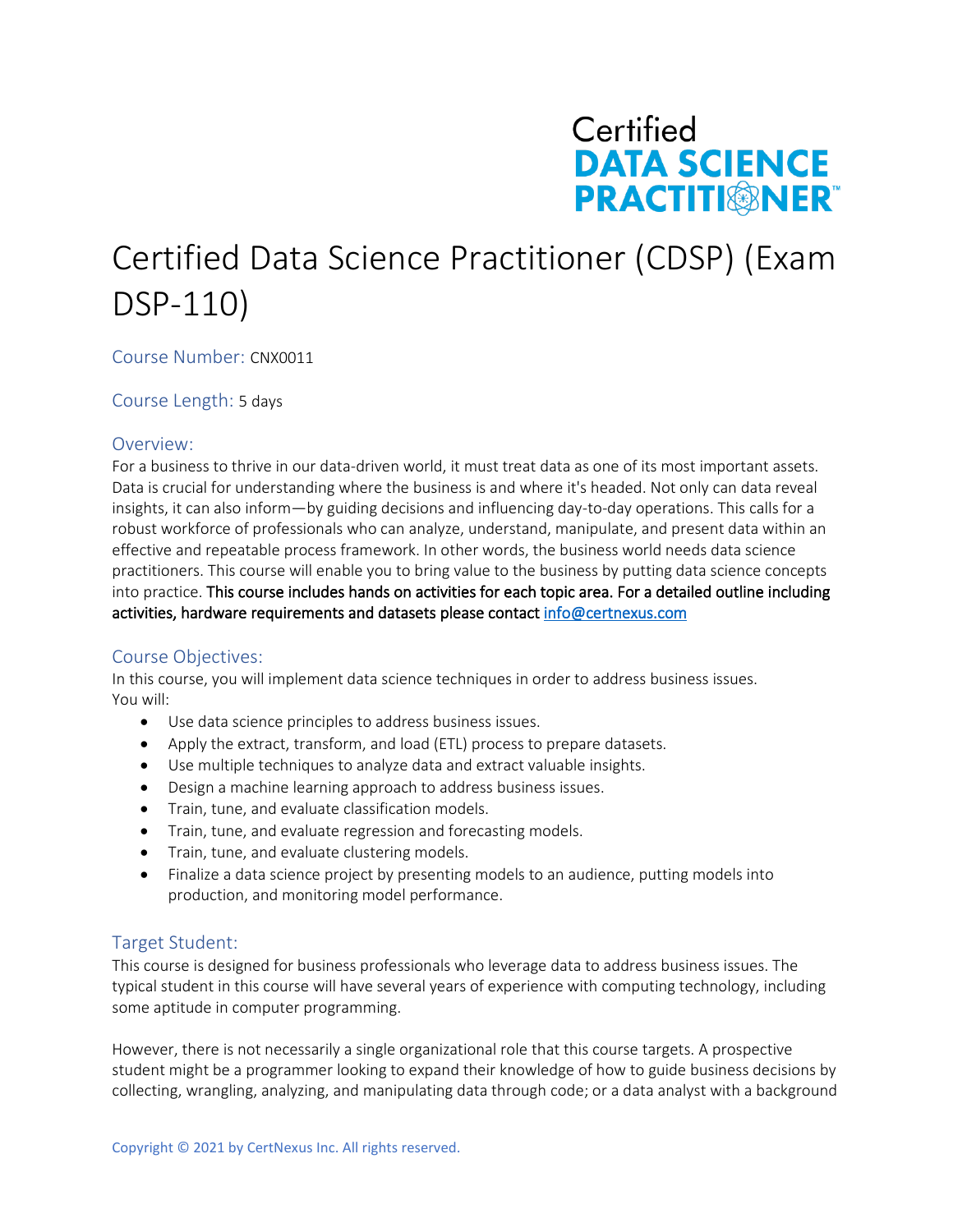in applied math and statistics who wants to take their skills to the next level; or any number of other datadriven situations.

Ultimately, the target student is someone who wants to learn how to more effectively extract insights from their work and leverage that insight in addressing business issues, thereby bringing greater value to the business.

This course is also designed to assist students in preparing for the CertNexus® Certified Data Science Practitioner (CDSP) (Exam DSP-110) certification.

## Prerequisites:

To ensure your success in this course, you should have at least a high-level understanding of fundamental data science concepts, including, but not limited to: types of data, data science roles, the overall data science lifecycle, and the benefits and challenges of data science. You can obtain this level of knowledge by taking the CertNexus DSBIZ™ (Exam DSZ-110) course.

You should have also have experience with high-level programming languages like Python. Being comfortable using fundamental Python data science libraries like NumPy and pandas is highly recommended. You can obtain this level of skills and knowledge by taking the Logical Operations course Using Data Science Tools in Python® .

In addition to programming, you should also have experience working with databases, including querying languages like SQL. Several Logical Operations courses can help you attain this experience:

- *Database Design: A Modern Approach*
- *SQL Querying: Fundamentals (Second Edition)*
- *SQL Querying: Advanced (Second Edition)*

#### Course Content

#### Lesson 1: Addressing Business Issues with Data Science

Topic A: Initiate a Data Science Project

Topic B: Formulate a Data Science Problem

#### Lesson 2: Extracting, Transforming, and Loading Data

Topic A: Extract Data Topic B: Transform Data

Topic C: Load Data

#### Lesson 3: Analyzing Data

Topic A: Examine Data

Topic B: Explore the Underlying Distribution of Data

Topic C: Use Visualizations to Analyze Data

Topic D: Preprocess Data

#### Lesson 4: Designing a Machine Learning Approach

Topic A: Identify Machine Learning Concepts Topic B: Test a Hypothesis